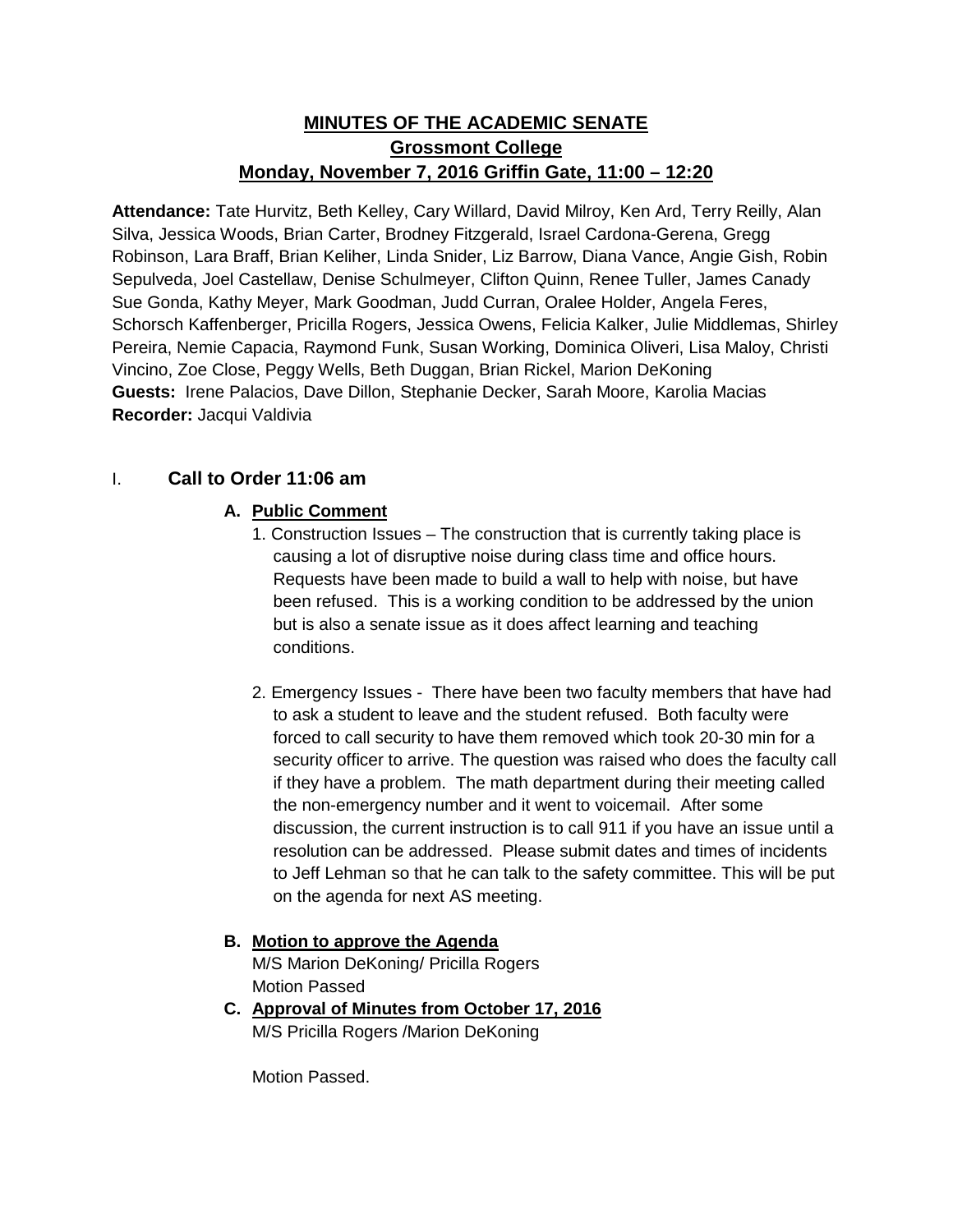#### I. **Informational Items**

### **A. Online Class Max Resolution**

Upon the recommendation of our Distance Ed Committee, we have a new draft of a resolution about online class maxes.

*Be it resolved that the Academic Senate of Grossmont College support the recommendation of the Distance Education Committee that, in order to address significant educational concerns, the contractual class maximum for online classes be reduced from 50 to 35 students, with the proviso that the size of a specific class may be increased up to 50 upon agreement of the instructor of record, the department chair and the appropriate administrator.*

There was some discussion at our last meeting of why we would reduce class size when we are trying to increase FTES. There is a relationship there but it is not a one to one relationship in that you can still serve as many students as you would but it will cost more to do so because you will have to hire more instructors to serve the same number of students.

A question was asked of how the number of 35 students was chosen. The research pointed to 35 as the ideal number of students to give them the kind of attention they need without them being lost. This also keeps the instructor job from being too labor intensive.

## **II. President's Report (Tate Hurvitz)**

## **A. Strategic Planning Update**

In looking at the year one implementation plan and the different parts of outreach, engagement, and retention what part do we play as faculty to help push these plans forward. Tate has put together a worksheet that shows the strategic goals and faculty roles in each of the different areas. This will hopefully help with some action items that we can do as faculty and not be just recipients of information. (see Attachment Strategic goals faculty Roles). Please offer any thoughts/suggestions to Tate Hurvitz.

## **B. Job Fair**

Adjunct hiring job fair event on November 19, 2016. There is already over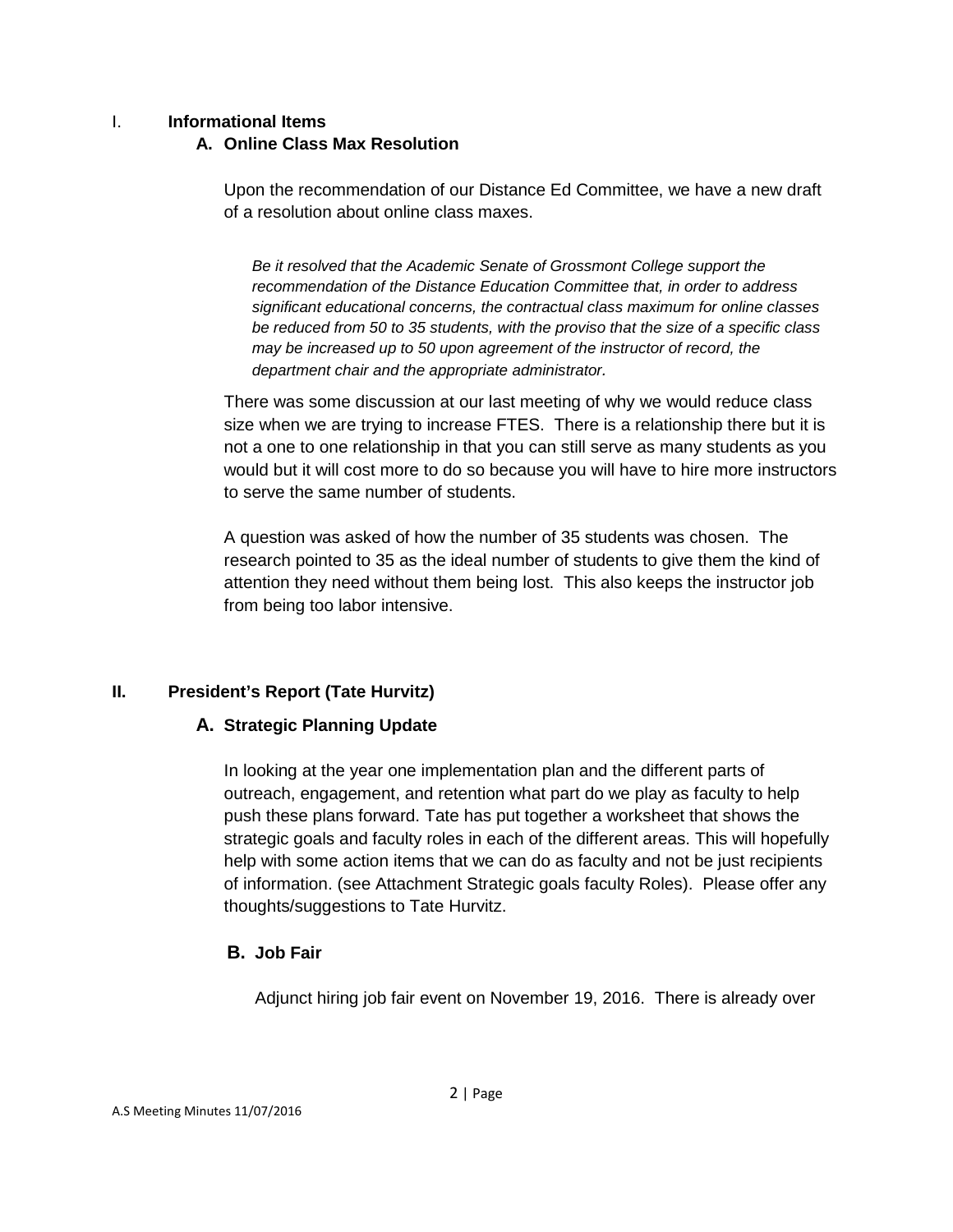100 applicants signed up for this event. If you know of anyone that would be looking for a position tell them to look into this event. There is a link to the site. [http://www.grossmont.edu/news/2016/11/09-adjunct-faculty-job](http://www.grossmont.edu/news/2016/11/09-adjunct-faculty-job-fair.aspx)[fair.aspx](http://www.grossmont.edu/news/2016/11/09-adjunct-faculty-job-fair.aspx) There is still need for participation in each of the departments so that the departments are covered in all areas of the process. A question was raised to whether the candidates will be screened and will have the minimum qualification. We want to make sure that both candidates and faculty have a good experience.

### **C. ECEA**

Not enough time

### **D. Enrollment Update** Not enough time

## **III. COMMITTEES**

## **A. Title V Update – Sydney Brown**

The Title V is a grant that was given to Grossmont to improve outreach, engagement, and retention to Latino and low income students.

There are 5 components to the plan.

*The Team was introduced, see slide*

**- Hispanic Student Family and community outreach**

Partnered with SSSP and general counseling and did face to face interviews with over 300 students, and we are doing research on Hispanic students for recruitment and retention.

## - **Strengthening Outreach, Strengthening Placement and Assessment**

Did 2 math boot camps, 2 English boot camps which we did a post assessment and students moved up a least 1 level or 2 levels. We are looking into other ways improve this assessment even moving it to the high school level. We have also designed a new math and English GPS, it is currently being vetted but we plan to have it out before the end of the semester. We did a mini Dare to Prepare campaign which we will be scaling up so that students are more prepared for the assessment test and in turn do not take extra courses they don't need. The California Common Assessment Initiative is delayed right now so we will continue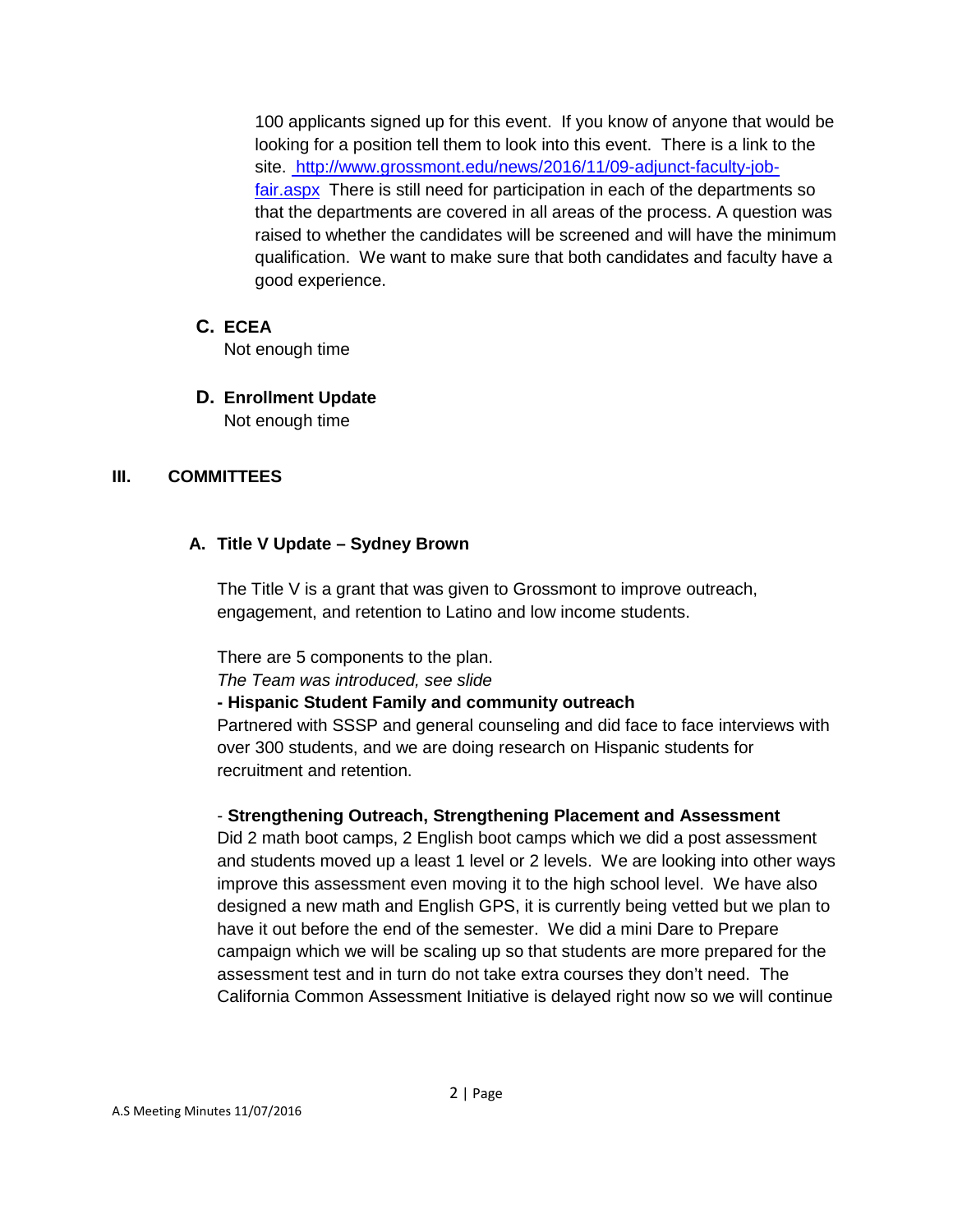to use Acuplacer for another two years.

#### **- Accelerated Math and English Courses**

We have piloted these courses and are adding more courses. We had a focus group with our pilots. We had concerns about our embedded tutors. We are working on a better tutor manual, and training. We are partnering with SDSU and are creating a teacher apprenticeship and put in embedded tutors and having them work with our faculty and it has been successful thus far.

#### **- Connections to the College Community and First Year Experience**

We have created a peer mentoring group and will rolling it out in the spring. We are talking to EOPS to create the peer mentor program. We did a focus group and students are helping to create a peer mentor program. We did a retreat for inter disciplinary group of faculty, counselors, and administrators to brainstorm the "First Year Experience" We are hoping to be inclusive of more students in the future. We did a pathway symposium and integrated some of those ideas.

#### **- Professional Development**

We are working on Professional Development with the "Were all in In Campaign". We are offering special inter cultural workshops to look at what the experience of the Latino community, and assumptions we make. This is helping us to explore ways to be more effective in the classroom and our with campus resources.

All of these components are being implementing and in hopes to reach our Hispanic community who otherwise might not see themselves as college material.

### **B. Elections for Academic President – Jeff Lehman**

Per the senate bylaws and constitution the Presidents serves a two-year term, and the election is to be held at the end of fall term at the first part of the presidents 2<sup>nd</sup> term. Jeff asked for volunteers to form an election committee of two or three members who will gather nominations and run the election with Jeff's help.

Volunteers were Renee Tuller, Oralee Holder and Liz Barrow. They will be collecting the nominations up until Monday November 21, 2016. If there is more than one person running there will be an opportunity for written statements from candidates, due on November  $28<sup>st</sup>$ , 2016. Balloting will commence after that and will close on December 2<sup>nd</sup>. The winner will be announce During the Senate Meeting on December 5, 2016.

### **Meeting adjourned at 12:22 pm.**